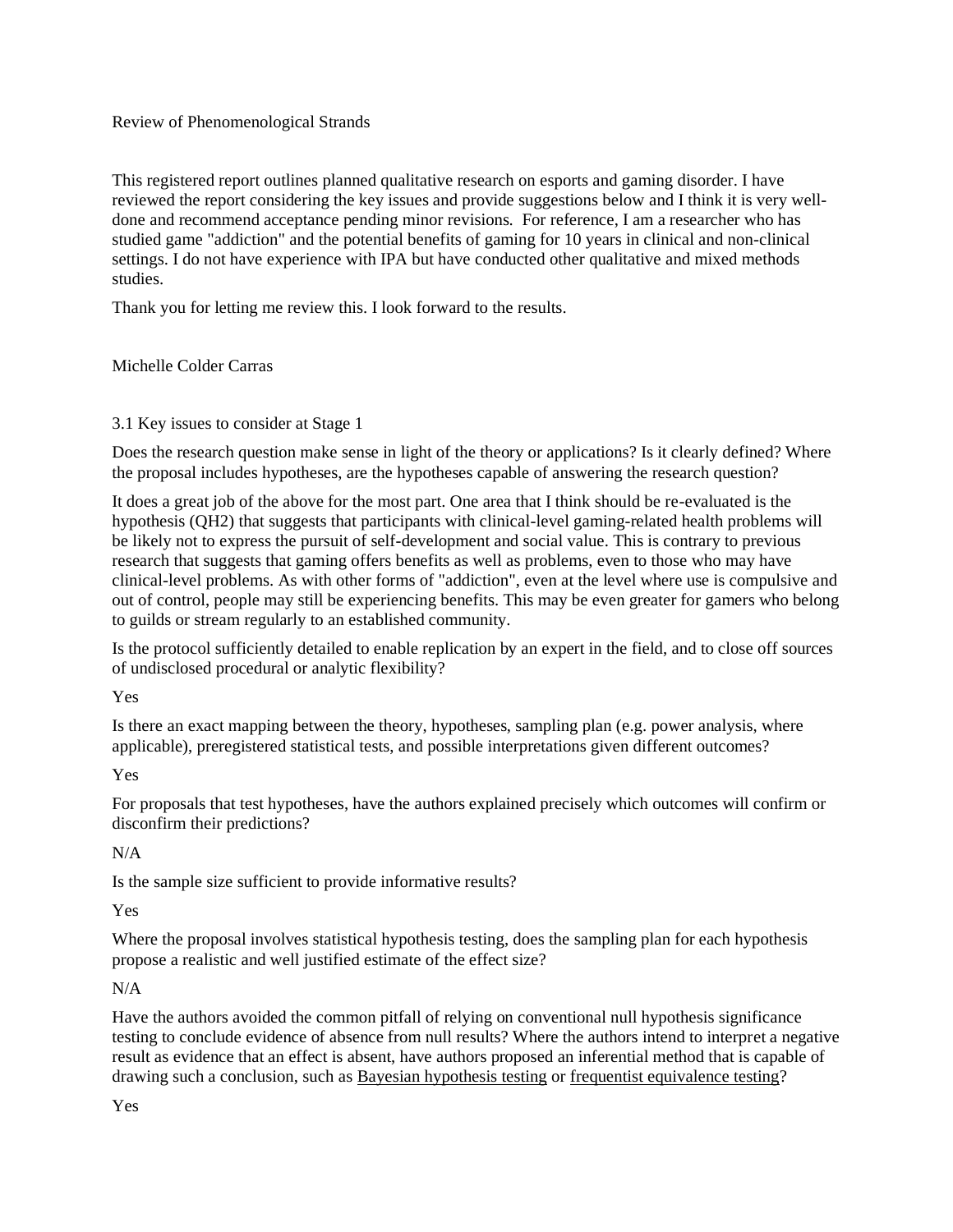Have the authors minimised all discussion of post hoc exploratory analyses, apart from those that must be explained to justify specific design features? Maintaining this clear distinction at Stage 1 can prevent exploratory analyses at Stage 2 being inadvertently presented as pre-planned.

### Yes

Have the authors clearly distinguished work that has already been done (e.g. preliminary studies and data analyses) from work yet to be done?

### Yes

Have the authors prespecified positive controls, manipulation checks or other data quality checks? If not, have they justified why such tests are either infeasible or unnecessary? Is the design sufficiently well controlled in all other respects?

### N/A

When proposing positive controls or other data quality checks that rely on inferential testing, have the authors included a statistical sampling plan that is sufficient in terms of statistical power or evidential strength?

#### N/A

Does the proposed research fall within established ethical norms for its field? Regardless of whether the study has received ethical approval, have the authors adequately considered any ethical risks of the research?

Yes

### Other notes/suggestions

- 1. Consider adding design elements or reporting some information that can be used later to meet standards for qualitative reporting. Some information (per JARS-qual) that could be added is reflexivity on the researchers' experiences and backgrounds. One design element that could be added is member checking. I realize this is somewhat contentious in phenomenological qualitative research, but to me as a gamer/researcher/person who has experienced some "addiction" symptoms as well as mental health challenges, the idea of using clinician interviews after the fact seems less supportable. Just a bit more explanation of this choice would help, or some consideration of additional methods of triangulation outside the research group.
- 2. What is the study procedure? It was not clear to me until the final page that the Group 3 interviews would take place after analysis of Groups 1 and 2.
- 3. More information on the recruitment and screening process is needed. How will people be screened into the study (i.e., how will inclusion/exclusion criteria be assessed) if they respond to advertisements? How will it be determined that esports players do not have gaming "related health problems"? What exactly is the definition of esports? Please give some example games. Will it be assessed whether people are playing esports competitively/professionally? What if there are options in the game to play solo vs competitively; will that be assessed? Will professional esports athletes or sponsored streamers be included? How will the study purpose be explained to participants? Will the interviewers reveal their own perspectives/backgrounds during the screening or interviews?
- 4. What is the expectation of retaining members for the  $2<sup>nd</sup>$  interview and what will be done to enhance this probability?
- 5. "which can be seriously harmful when over and under medicating…" implies that medication is